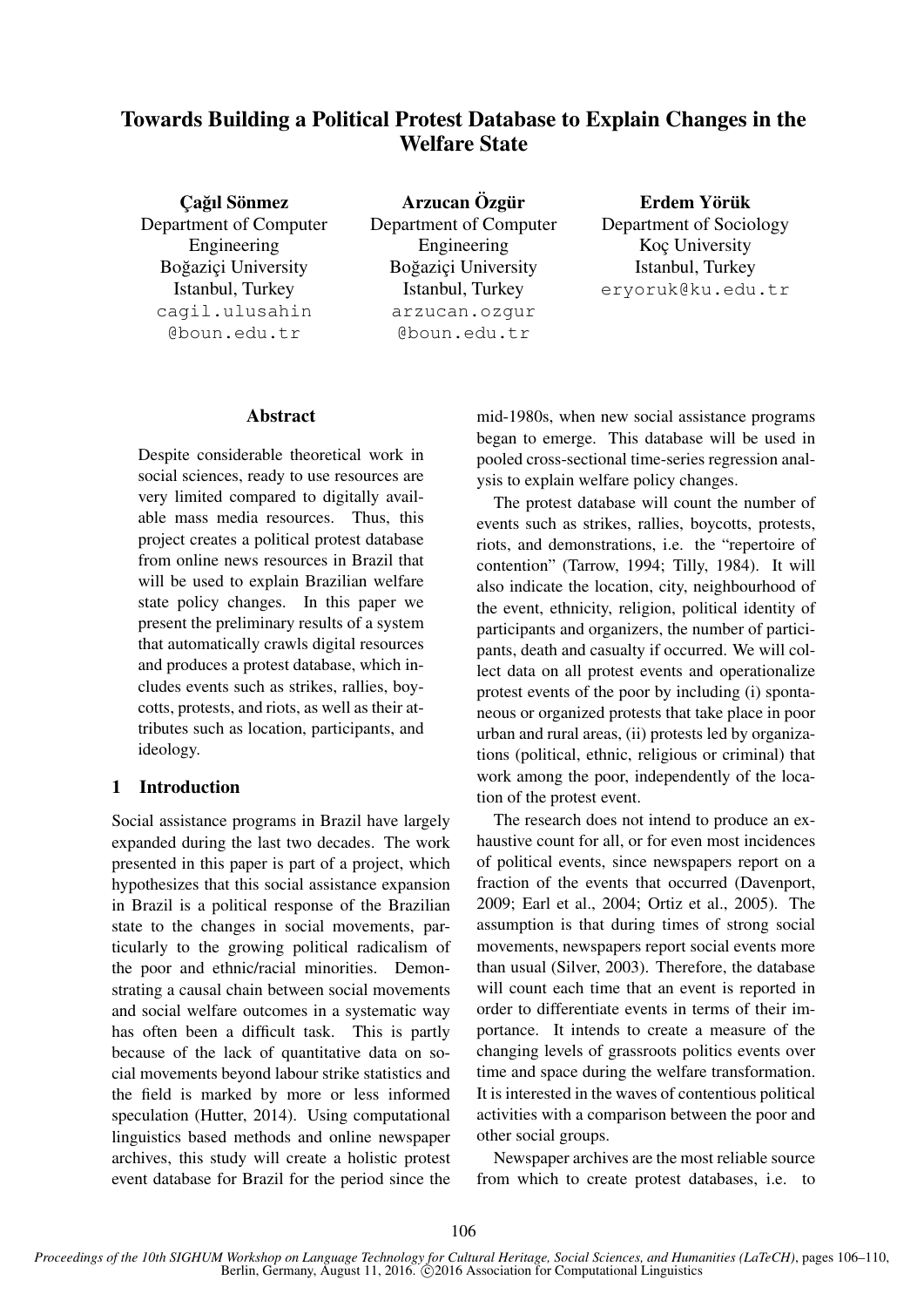transform "words to numbers" as they provide access, selectivity, reliability, continuity over time and ease of coding (Hutter, 2014; Franzosi, 2004). International news wires and newspapers are not the best source in cross-national research because of the low level of incidence reported on each country, undermining the representativeness of each case (Imig, 2001). Yoruk (2012) has already created a protest database for Turkey that records and classifies protest activities spanning the whole period from 1970 on by leading a research team that manually surveyed microfilm archives. This database shows that grassroots politics in Turkey has shifted from the formal working class to the informal working class and from Turks to Kurds, which explains the shift in Turkish welfare policies from social insurance to social assistance and the disproportional targeting of the Kurdish poor in social assistance provision.

The protest database, the initial phase of which is introduced in this paper, will be the first comparable protest event database on emerging markets, created using local news sources and, ambitiously, using computational methods of natural language processing and machine learning.

The protest database includes events and event properties (Table 1).

| <b>Event type</b>               | protest, strike, armed struggle, occupa-<br>tion, rebellion                                                                                                                      |  |  |  |  |
|---------------------------------|----------------------------------------------------------------------------------------------------------------------------------------------------------------------------------|--|--|--|--|
| <b>Participants</b>             | workers, teachers, poor, peasant, fave-<br>lado, student, women, youth, environ-<br>mentalist                                                                                    |  |  |  |  |
| Organizer                       | labor Union, political party, illegal<br>party, student organization, NGO, reli-<br>gious organization, occupational orga-<br>nizations, drug traffic, peasant organi-<br>zation |  |  |  |  |
| Neighbourhood<br>or District    | centro, burantan, zona norte, zona sul,<br>Jardim Educandário, Liberdade, etc.                                                                                                   |  |  |  |  |
| <b>Place</b>                    | factory, street, university, neighbor-<br>hood, courthouse, political party, public<br>office, theatre, association, workplace,<br>square, building, fazenda                     |  |  |  |  |
| City                            | Sao Paulo, Ribeirão Preto, São José,<br>Araçagi, etc.                                                                                                                            |  |  |  |  |
| Participants<br>ethnicity       | mix, white, black, Indigenous, Asian                                                                                                                                             |  |  |  |  |
| <b>Participants</b><br>ideology | left-wing, right-wing, religious, femi-<br>nist, environmentalist, uncertain                                                                                                     |  |  |  |  |

In this paper, we present the article classification and entity tagging results of a system that targets producing a protest database automatically, using newspaper articles/archives from previous decades. We develop a classification module that classifies newspaper articles as reporting or not reporting a protest event. The articles that are classified as reporting a protest event are further processed and the entity mentions are extracted using our supervised maximum entropy tagger. The classification and entity tagging methods are evaluated using a manually annotated data set. In addition, the results of running the classification method on 200k newspaper articles are reported.

## 2 Methodology

First, we compile a newswire data set that includes daily news articles in textual form from a local newspaper. Next, we develop a classification system that filters out news articles that do not include any protest events. Lastly, we build an entity extraction system that identifies entity mentions such as the location or participants of an event.

## 2.1 Newswire Data Set

In the manually produced Turkish protest database (Yoruk, 2012), an average of three protest events per day for 365 days during the last 30 years, yielded a 30 thousand entry database.

We collected publicly available news articles that had been digitized and are available at the newspaper archives from Brazilian daily Folha de São Paulo<sup>1</sup>. The Folha Digital News Archives are available beginning from early 1920s. However, only after 1994 articles are available in text format, older archives are only available in pdf (of image) format.

We collected 200 thousand news articles in Portuguese, published between 2004 and 2015 at Folha de São Paulo. The number of articles between the years 2007 and 2011 are shown in Table 2. We only collected the articles from specific categories such as daily and politics. Our Portuguese Newswire data set is publicly available<sup>2</sup>.

| Year                                       | 2007 2008 |  | 2009 2010 2011 |  |
|--------------------------------------------|-----------|--|----------------|--|
| News count   18579 19281 16337 24062 22372 |           |  |                |  |

Table 2: Number of news articles per year between 2007 and 2011

Table 1: Event Attributes

<sup>1</sup>www.folha.uol.com.br/

<sup>2</sup>mann.cmpe.boun.edu.tr/folha\_data/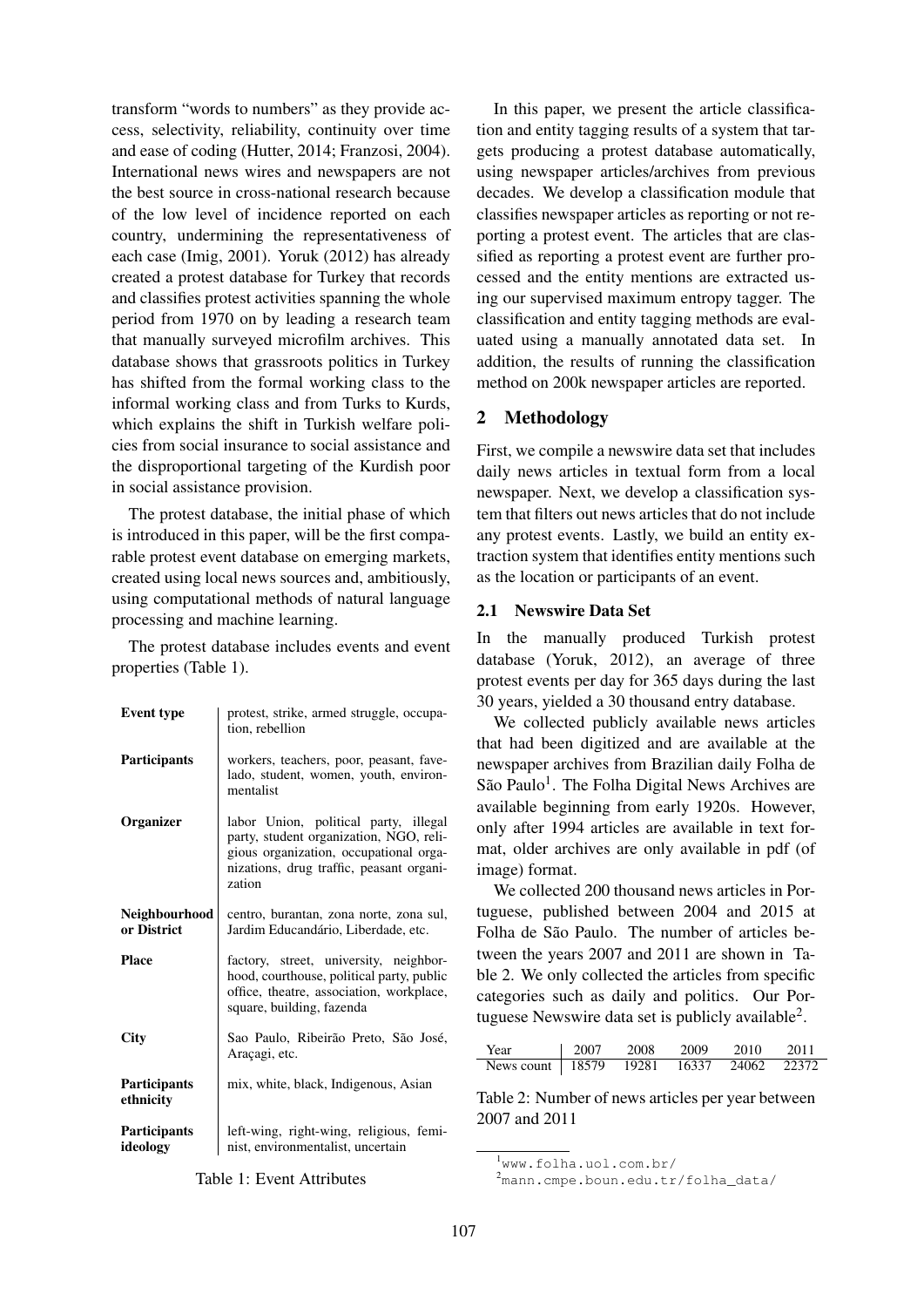### 2.2 Classification

Classification is an important step in our system. Newspaper archives include several news articles, and keyword based search yields thousands of irrelevant articles besides the few relevant ones. Given the news articles, we trained a binary classifier to differentiate protest-related news articles from others.

We converted the data into feature vectors using Weka "StringToWordVector" function and selected top 50 words for each class using tf and idf transformations on word count<sup>3</sup>.

We compared different classifiers using our manually annotated newswire data set, namely, Random Forest (RF), Support Vector Machines (LIBSVM) (Chang and Lin, 2011), John Platt's sequential minimal optimization algorithm for training a support vector machine classifier (SMO) (Platt, 1999), Multilayer Perceptron (MLP), C4.5 decision tree (DT), Voted Perceptron (VP), Naive Bayes (NB), and Naive Bayes with kernel estimator (NB-K). The performance results of each classifier are available in Section 3.

## 2.3 Data Set Annotation

The system first classifies protest related news and secondly extracts components of protest information (participants, place, ethnicity etc.) via entity tagging.

For news article classification, 1000 news articles (500 reporting protest events, 500 not reporting protest events) are manually annotated and used for training and evaluation.

For entity tagging, 500 news articles are manually annotated following the ACE 2005 annotation guideline (Consortium and others, 2005). ACE is a comprehensive annotation standard that aims to annotate entities, events, and relations within a variety of documents in a consistent manner (Aguilar et al., 2014). We used the BRAT annotation tool (Stenetorp et al., 2012) for annotating the corpus (See Figure 1). Brat<sup>4</sup> is based on a visualizer and was initially developed to visualize BioNLP'11 Shared Task data.

#### 2.4 Entity Tagging

For entity tagging we used a maximum entropy model (Berger et al., 1996). We used the maxent<sup>5</sup> (Maximum Entropy Modeling Toolkit) library to built our entity tagger with BIO scheme and textual features.

## 3 Preliminary Results

The results of each article classifier computed using the Weka tool (Hall et al., 2009) are shown in Table 3. These results are obtained using 10 fold cross-validation over the 1000 manually annotated news articles described in Section 2.3. The best performance with an F-measure of 95.4% is achieved by the Random Forest model.

| Classifier    | Precision | Recall | F-Measure | TР  | FN |
|---------------|-----------|--------|-----------|-----|----|
| RF            | 95.4      | 95.4   | 95.4      | 461 | 19 |
| <b>SMO</b>    | 95.4      | 95.2   | 95.2      | 450 | 10 |
| MLP           | 94.2      | 94.2   | 94.2      | 455 | 25 |
| DT            | 93.8      | 93.7   | 93.7      | 448 | 23 |
| VP            | 92.4      | 92.4   | 92.4      | 449 | 37 |
| <b>LIBSVM</b> | 92.4      | 92.4   | 92.4      | 440 | 37 |
| NB            | 91.6      | 91.4   | 91.4      | 461 | 59 |
| $NB-K$        | 91.5      | 91.1   | 91.1      | 465 | 66 |

Table 3: Comparison of different classifiers on the news article classification data set

We ran the Random Forest classifier over the 200 thousand news articles that we compiled from Brazilian daily Folha de São Paulo. The classifier identified 20 thousand articles as reporting protest events. Figure 2 shows the first tentative results of our analysis, indicating the changes in the number of total monthly protest events in Brazil between 2004 and 2011.

We used 10-fold cross-validation over the 500 news articles manually annotated for events to evaluate our entity tagger. The accuracy obtained is 76.25%.

#### 4 Discussion and Future Work

The focus in this paper is Brazil and Brazillian Portuguese newswire text. However, our ultimate goal is to build our system in a way that will produce protest databases for other emerging countries using local newspaper archives.

The future work will be a further modification, where we will form a language independent

<sup>&</sup>lt;sup>3</sup>Configuration used to compute feature vectors: *weka.filters.unsupervised.attribute.StringToWordVector -R first-last -W 50 -prune-rate -1.0 -C -T -I -N 0 -L -M 1*

<sup>4</sup>brat.nlplab.org/

 $5$ http://homepages.inf.ed.ac.uk/

lzhang10/maxent\_toolkit.html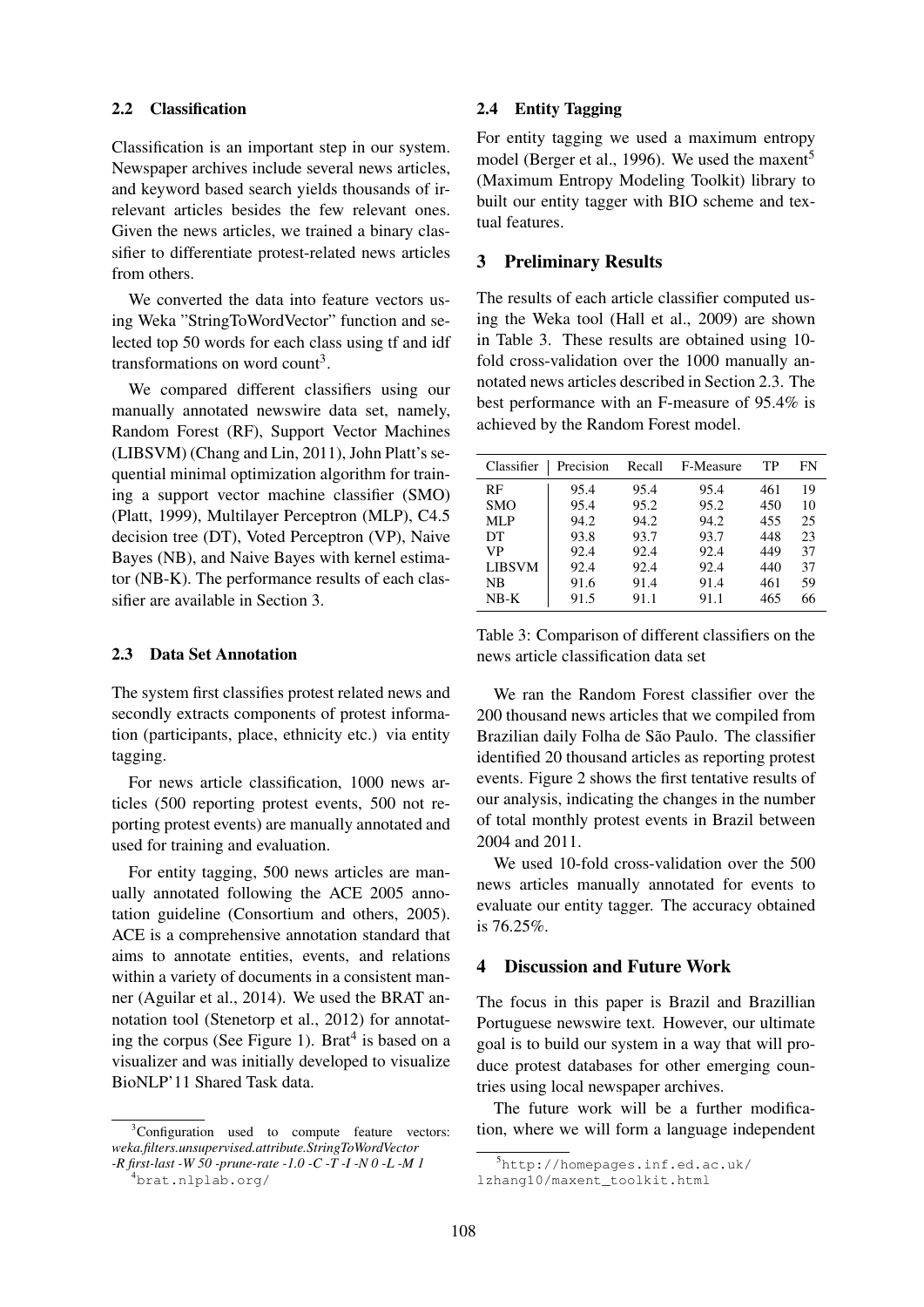

Figure 1: Annotation of a sentence in Brat



Figure 2: Changes in the number of total monthly protest events in Brazil between 2004 and 2011

tool. Then, we will use the language independent tool on news sources in English and Spanish languages, for which state-of-the-art in language processing and language resources is much more developed than for Portuguese. A tool for Turkish will also be produced by utilizing the manually created protest database in (Yoruk, 2012) for training and evaluation.

A comparative analysis of protest behaviour using quantified indicators from newspaper archives from each country will be a novelty in the literature. The collected data will be analyzed both as time-series indicator and independent variable in a pooled cross-sectional time-series multivariate regression analysis to establish causal relations between protest waves and welfare policy changes.

### Acknowledgments

This research was supported by Marie Curie FP7-Reintegration-Grants within the 7th European Community Framework Programme. We would like to thank Duru Ors and Atılberk Celebi for their contributions during the data set corpus collection and annotation process. We would also like to thank Deniz Yuret who provided insight and expertise that greatly assisted the research.

#### References

- Jacqueline Aguilar, Charley Beller, Paul McNamee, and Benjamin Van Durme. 2014. A comparison of the events and relations across ACE, ERE, TAC-KBP, and FrameNet annotation standards. *ACL 2014*, page 45.
- Adam L Berger, Vincent J Della Pietra, and Stephen A Della Pietra. 1996. A maximum entropy approach to natural language processing. *Computational linguistics*, 22(1):39–71.
- Chih-Chung Chang and Chih-Jen Lin. 2011. LIB-SVM: a library for support vector machines. *ACM Transactions on Intelligent Systems and Technology (TIST)*, 2(3):27.
- Linguistic Data Consortium et al. 2005. ACE (automatic content extraction) english annotation guidelines for events.
- Christian Davenport. 2009. Regimes, Repertoires and State Repression. *Swiss Political Science Review*, 15(2):377–385, June.
- Jennifer Earl, Andrew Martin, John D. McCarthy, and Sarah A. Soule. 2004. The Use of Newspaper Data in the Study of Collective Action. *Annual Review of Sociology*, 30:65–80.
- Roberto Franzosi. 2004. *From words to numbers: Narrative, data, and social science*, volume 22. Cambridge University Press.
- Mark Hall, Eibe Frank, Geoffrey Holmes, Bernhard Pfahringer, Peter Reutemann, and Ian H Witten. 2009. The WEKA data mining software: an update. *ACM SIGKDD explorations newsletter*, 11(1):10– 18.
- Swen Hutter, 2014. *Methodological Practices in Social Movement Research*, chapter Protest Event Analysis and Its Offspring, pages 335–367. Oxford University Press, Oxford.
- Douglas R. Imig. 2001. *Contentious Europeans: Protest and Politics in an Emerging Polity*. Rowman & Littlefield, Lanham - Boulder - New York - Oxford, January.
- David Ortiz, Daniel Myers, Eugene Walls, and Maria-Elena Diaz. 2005. Where Do We Stand with Newspaper Data? *Mobilization: An International Quarterly*, 10(3):397–419.
- John C. Platt, 1999. *Advances in Kernel Methods*, chapter Fast Training of Support Vector Machines Using Sequential Minimal Optimization, pages 185–208. MIT Press, Cambridge, MA, USA.